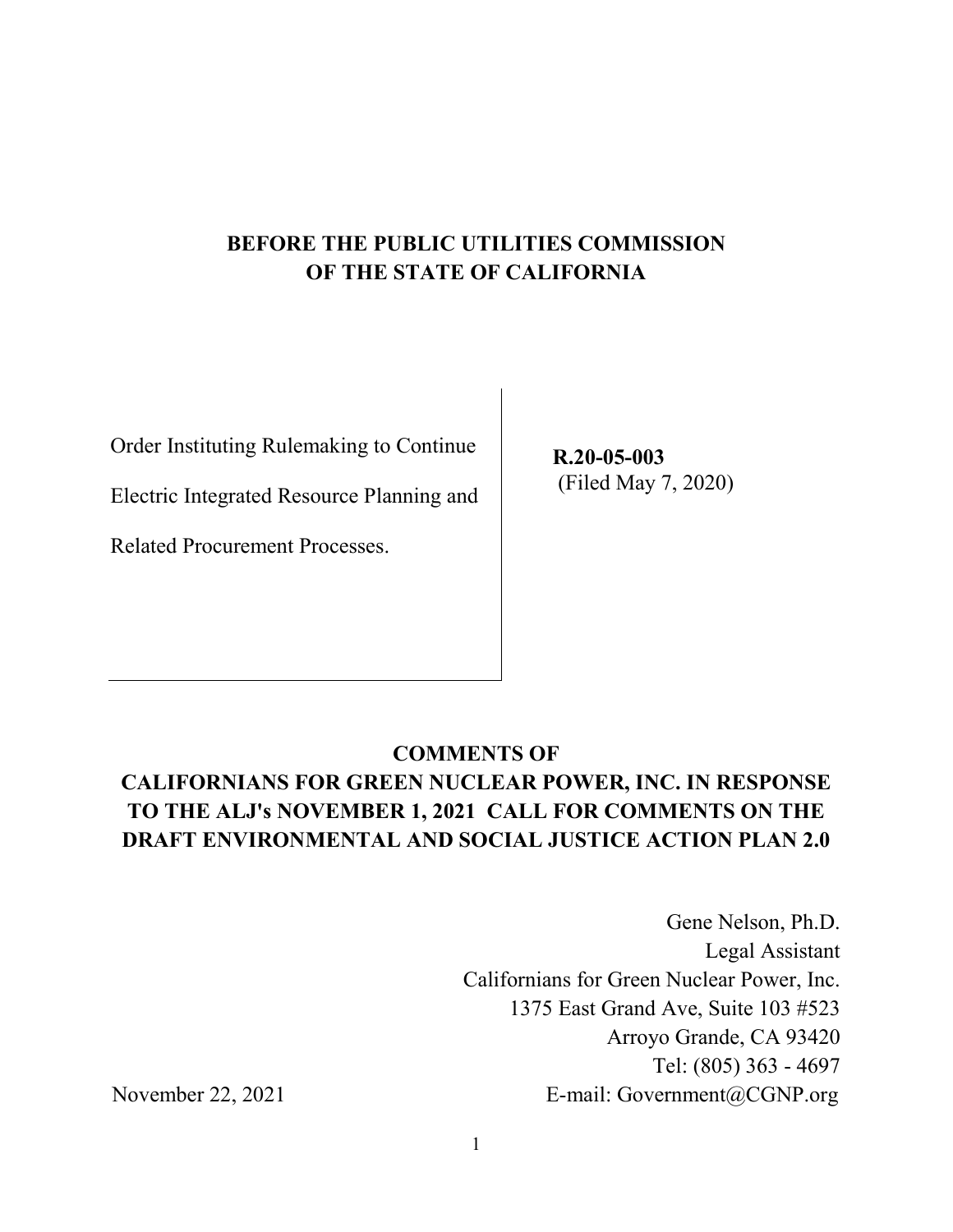### **BEFORE THE PUBLIC UTILITIES COMMISSION OF THE STATE OF CALIFORNIA**

Order Instituting Rulemaking to Continue

Electric Integrated Resource Planning and

Related Procurement Processes.

**R.20-05-003**  (Filed May 7, 2020)

## **COMMENTS OF CALIFORNIANS FOR GREEN NUCLEAR POWER, INC. IN RESPONSE TO THE ALJ's NOVEMBER 1, 2021 CALL FOR COMMENTS ON THE DRAFT ENVIRONMENTAL AND SOCIAL JUSTICE ACTION PLAN 2.0**

#### **I. AUTHOR'S VERIFICATION**

The author below affirms under penalty of perjury that the information contained in this written testimony is true and correct, and is given in good faith to their best available knowledge, subject to modifications resulting from new findings.

/s/ Gene Alan Nelson, Ph.D. November 22, 2021

#### **2. INTRODUCTION**

Californians for Green Nuclear Power, Inc. (CGNP) is an independent nonprofit California corporation focused on preserving the ratepayer benefits, the environmental benefits, and the public safety benefits of the continued safe operation of Diablo Canyon Power Plant (DCPP) beyond 2025. CGNP believes the DCPP closure plans are motivated by special interests that will profit directly or indirectly from the unnecessary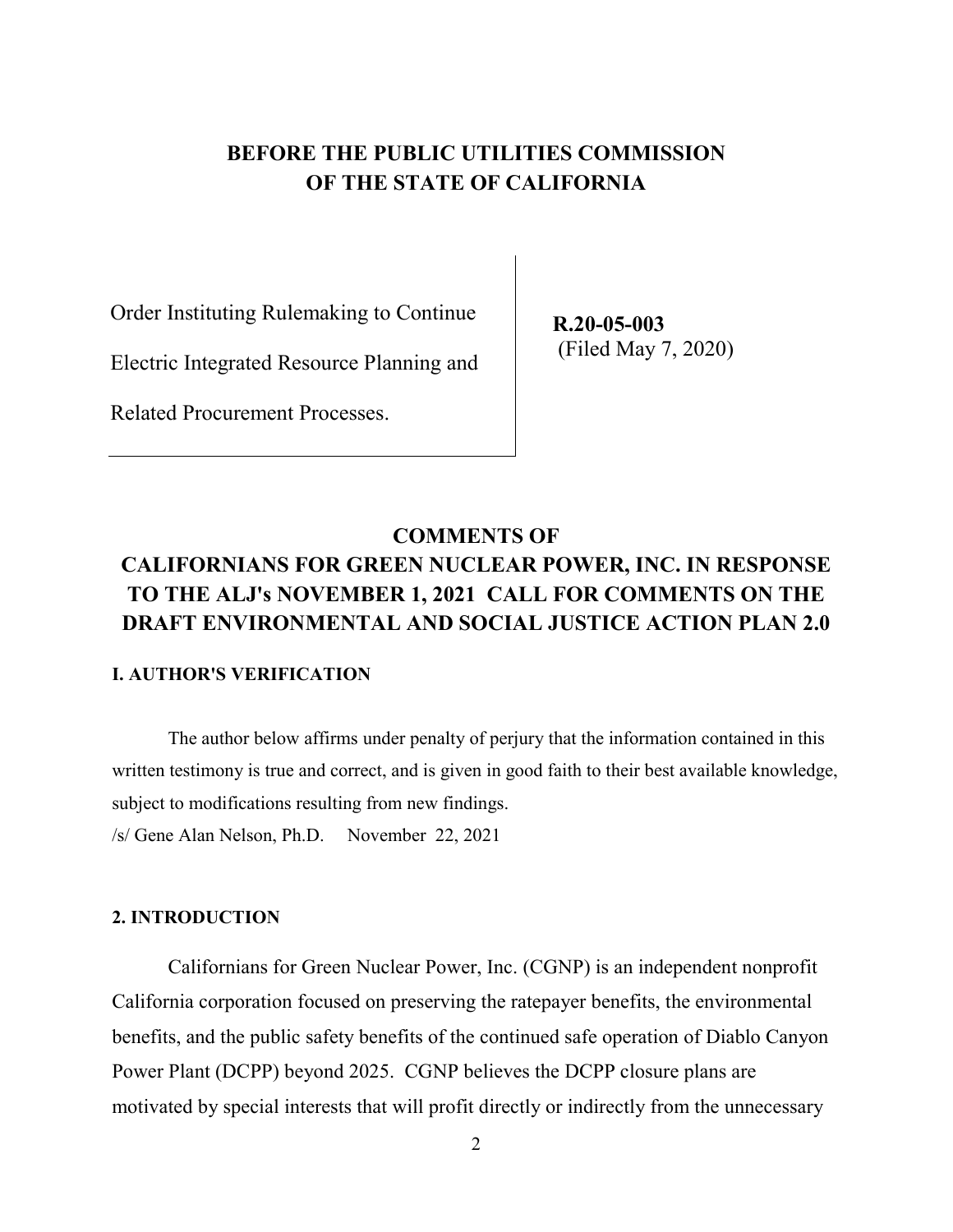closure of this safe, large, reliable, cost-effective, and emission-free power plant that currently provides the equivalent of five (5) Hoover Dams of clean power each year. CGNP projects the takings from Californians connected with the needless DCPP closure plans to be in the billions of dollars per year. Given these large stakes, the most likely reason for the State of California's harmful actions is the provision of things of value to California governmental decision makers, depriving Californians of honest service by those decision makers.

# **3. MEANINGFUL SANCTION MECHANISMS ARE NOT PART OF THE CPUC ACTION PLAN 2.0**

CGNP has focused our comments on Appendix 1 - Draft Penalty Assessment Methodology - of the CPUC's Draft Environmental and Social Justice (ESJ) Action Plan 2.0. <sup>1</sup> We shall attempt to show this CPUC Action Plan is merely an aspirational document lacking meaningful sanctions - akin to California's recently-enacted SB 100 legislation which has no penalties for failing to achieve electric generation sector emissions targets according to the legislation's timetable .

Using actual examples of recently-admitted criminal conduct by a powerful corporation, namely the Pacific Gas and Electric Corporation (PG&E) CGNP will provide examples of the CPUC serving as a 'watchdog with no teeth' in the words of CPUC's former Executive Director (and whistleblower) Alice Stebbins. <sup>2</sup> The investigative reporting cited in these Comments by ABC-10 Sacramento resulted in the station winning awards for reporting that benefitted the public interest.

<sup>1</sup> **https://www.cpuc.ca.gov/-/media/cpuc-website/divisions/news-and-outreach/documents/news-office/keyissues/esj/draft-cpuc-esj-2010262021c.pdf**

<sup>&</sup>lt;sup>2</sup> "Waiting to be fired, CPUC director describes agency as a 'watchdog with no teeth' " by Brandon Rittiman, ABC-10 Television Sacramento, August 10, 2020.

**https://www.abc10.com/article/news/local/california/cpuc-director-firing/103-c1e87df7-1743-49bb-86e3-7ebf50ec9d4d**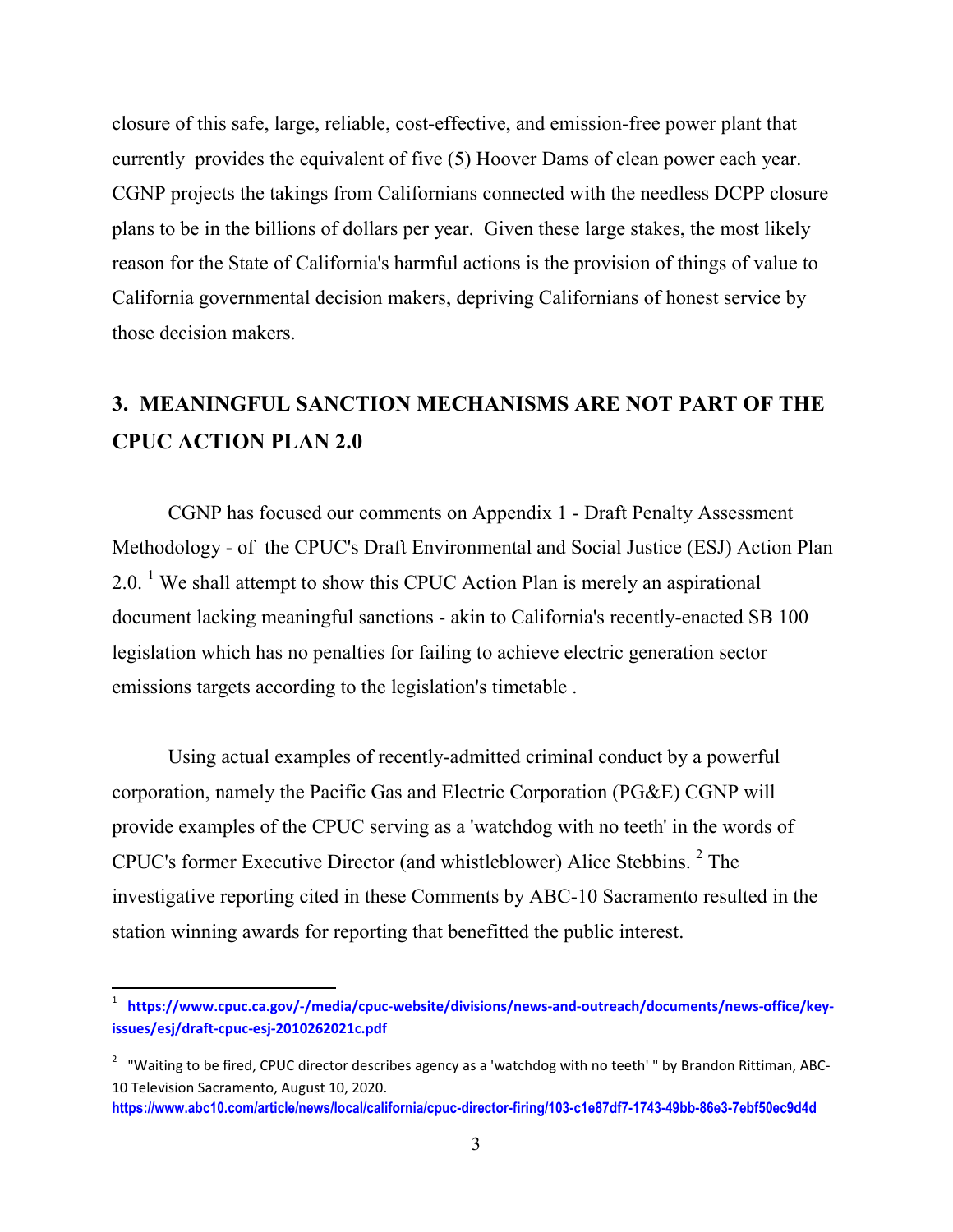The term "sanction" appears only three times in either the singular or plural form in Appendix 1. Quoting the second paragraph on page 132 of 137,

The purpose of a penalty is to go beyond restitution to the victim and to effectively deter further violations by the perpetrator or others. Effective deterrence creates an incentive for regulated entities to avoid violations. Deterrence is particularly important against violations that could result in public harm and other severe consequences. The following factors (section headings) shall be used in setting penalties that are appropriate to a violation:

I. Severity or Gravity of the Offense,

II. Conduct of the Regulated Entity

III. Financial Resources of the Regulated Entity, Including the Size of the Business,

IV. Totality of the Circumstances in Furtherance of the Public Interest and

V. The Role of Precedent

Quoting from a June 16, 2020 article by the Associated Press,  $3 \dots$  Pacific Gas & Electric confessed on Tuesday to killing 84 people in a devastating 2018 wildfire that wiped out the northern California town of Paradise in November 2018.

Bill Johnson, PG&E's CEO, entered guilty pleas on behalf of the company for 84 felony counts of involuntary manslaughter stemming from the fire, which was blamed on the company's crumbling electrical grid.

"Our equipment started that fire," said Johnson, who apologized directly to the victims' families. "PG&E will never forget the Camp fire and all that it took away from the region.".... The Camp fire killed 85 people and destroyed more than 18,000 buildings, including 14,000 homes...... PG&E has agreed to pay a maximum fine of

<sup>&</sup>lt;sup>3</sup> "PG&E confesses to killing 84 people in 2018 California fire as part of guilty plea," by the Associated Press, Tuesday, June 16, 2020, *The Guardian* (UK),

**https://www.theguardian.com/business/2020/jun/16/pge-california-wildfire-camp-fire-paradise-guilty-plea**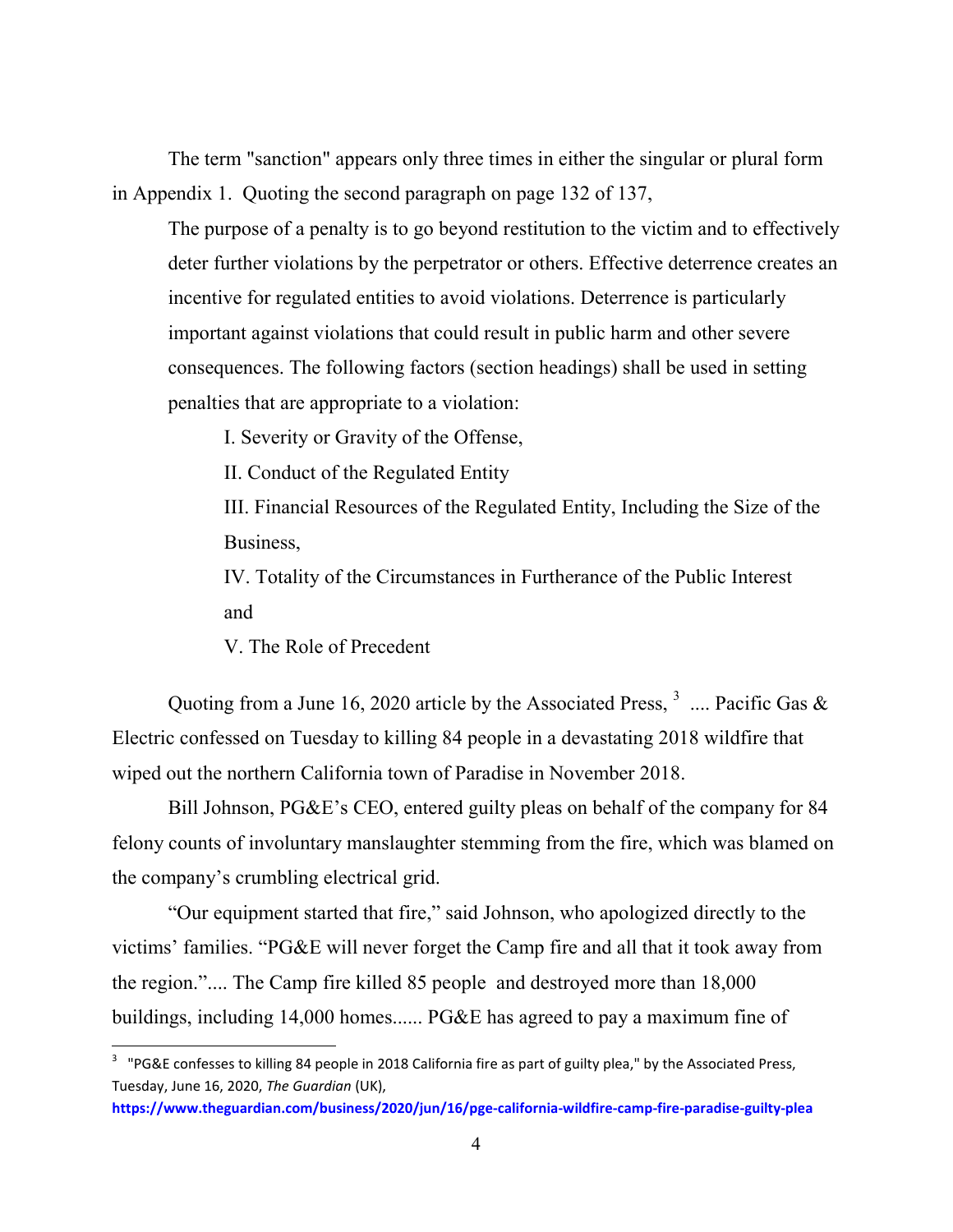\$3.5m for its crimes in addition to \$500,000 for the cost of the investigation. The San Francisco company will not be placed on criminal probation.....

The above particulars regarding PG&E's guilty plea should lead to the CPUC levying a substantial penalty against PG&E. Instead, the CPUC suspended a \$200 million penalty against PG&E.

Quoting from the article, <sup>4</sup>

"California power regulators let the Pacific Gas and Electric Company off the hook for paying a \$200 million fine, even though the company plans to walk into court this month and admit to 84 counts of felony manslaughter for the people it killed in the Camp Fire....

As a gesture, perhaps, they slapped PG&E with a \$200 million fine for starting deadly fires. But in the same decision, the commissioners permanently waived PG&E's obligation to pay it.

"I recognize that a permanent suspension of the fine is deeply unsatisfying to many." said commissioner Clifford Rechtschaffen, who handled negotiations over the penalty for PG&E's safety violations that caused deadly fires. "I also want to emphasize it is an extremely rare set of circumstances that justify departure from our normal penalty rules."

The "circumstances" to which Rechtschaffen refer are unusual, but not unprecedented, for PG&E: bankruptcy.

<sup>&</sup>lt;sup>4</sup> "State forgives PG&E's \$200M fine, despite crimes and judge's warning," by Brandon Rittiman, ABC-10 Television, Sacramento, May 6, 2020.

**https://www.abc10.com/article/news/crime/state-forgives-pges-200m-fine-despite-crimes-and-a-judgeswarning/103-7416144b-41d1-41bc-ad3e-a39b749d053b**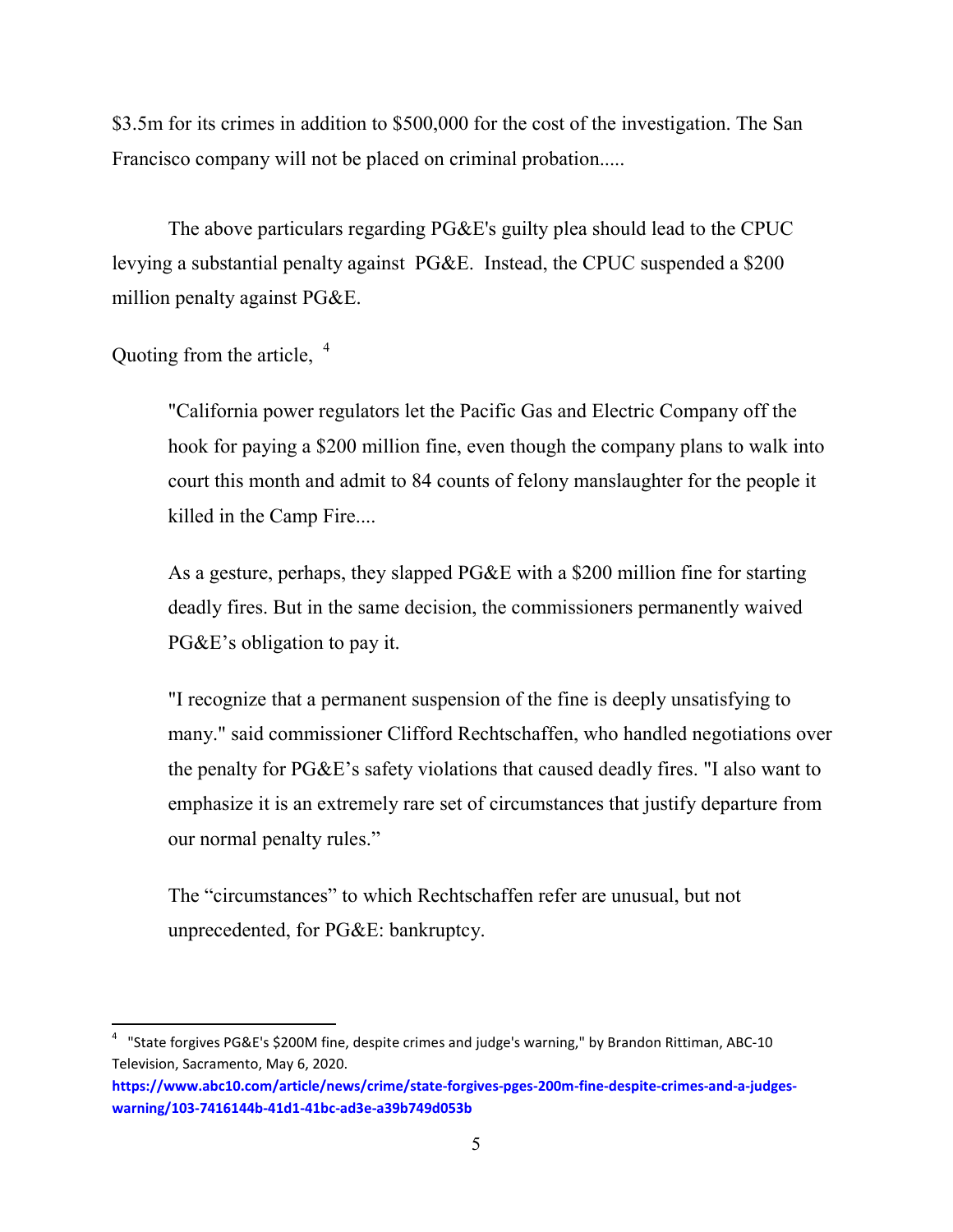Led by Gov. Gavin Newsom, the organs of California state government are working to assist PG&E-- a convicted felon about to plead guilty to more crimes- to help the company out of bankruptcy by the end of June.

That will help PG&E access a state wildfire fund to help it pay damages if it starts another fire......

"We're dealing with sophisticated white-collar crime with an unlimited amount of money and the ability to neutralize law enforcement," said Mike Aguirre, a former San Diego city attorney and past federal prosecutor. ".....

#### 'THIS IS NOT A PENALTY'

After waiving the \$200 million fine, the CPUC declared in a press release that it gave PG&E its "biggest penalty ever" in the amount of \$1.9 billion.

That money will all be reinvested into PG&E's infrastructure to cover the cost of rebuilding its own power lines that burned in PG&E's own fires and to pay for badly needed safety improvements that Judge Alsup said the company should have made long ago.

PG&E's "penalty" is simply an agreement not to charge customers for \$1.9 billion of that.

"You know what a fine is. You get your checkbook, you write out a check, you deliver it to the court, the court then puts that in the bank, and they withdraw it from your account. That's a penalty." Aguirre said.

"This is not a penalty. And they know it."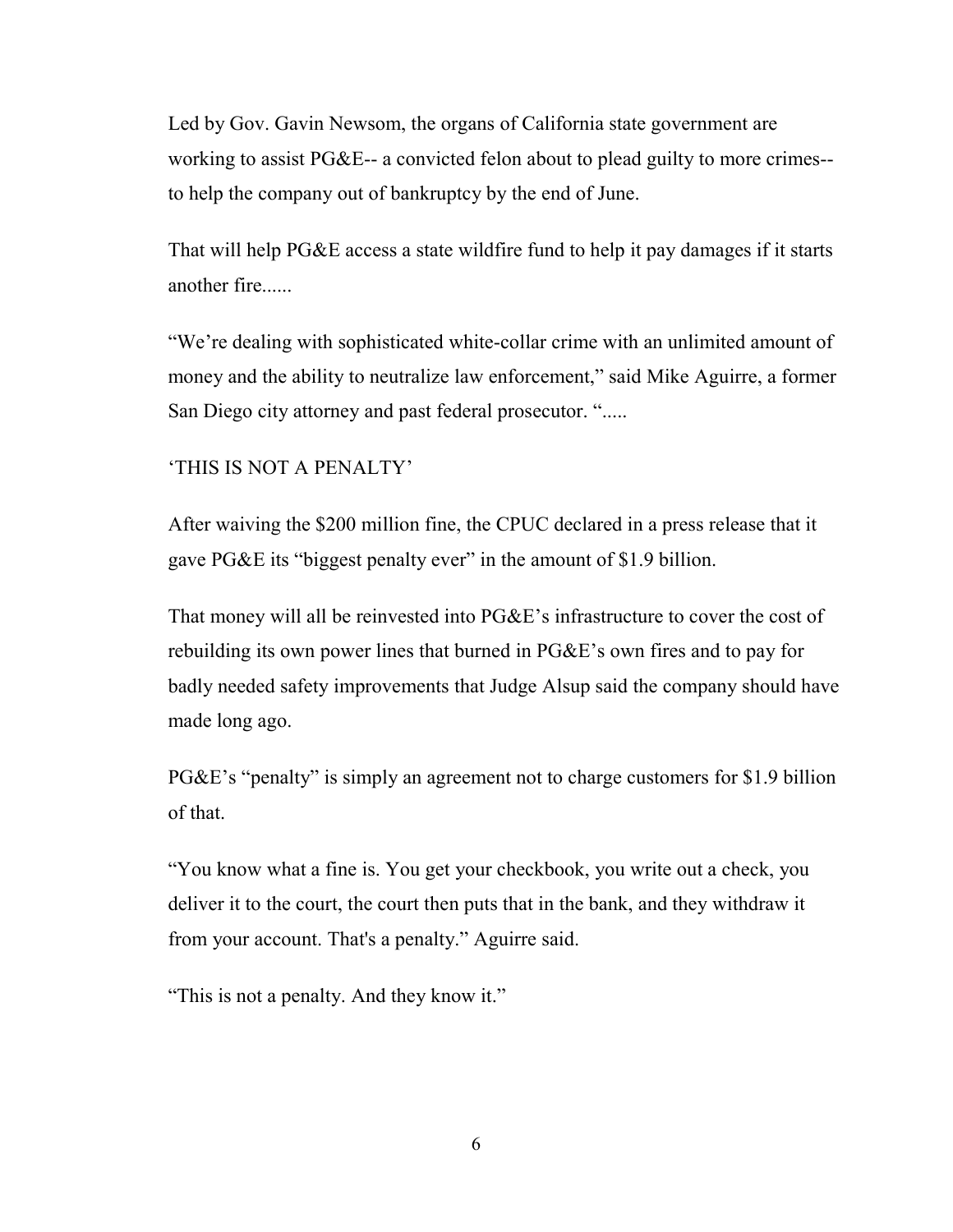# **4. A LIKELY EXPLANATION FOR THE LACK OF MEANINGFUL CPUC SANCTIONS AGAINST PG&E FOR ITS CRIMINAL CONDUCT**

Being responsible for the deaths of 85 Californians and destroying more than 18,000 buildings, including 14,000 homes should be ample cause for the CPUC to levy meaningful sanctions against PG&E for its admitted criminal conduct.

Quoting from this article,  $<sup>5</sup>$ </sup>

"A plate of dinner at Napa County's award-winning French Laundry restaurant starts at \$350, but dining there during the pandemic cost Gov. Gavin Newsom quite a bit more than that.

It was an unforced political error that immediately put Newsom on defense from the appearance of hypocrisy for going against his own COVID safety advice to Californians.

Newsom apologized profusely for the dinner. He was only human, he said. And it was a birthday party for "a friend that I've known for almost 20 years."

The friend was lobbyist Jason Kinney, who shared more than a meal with the governor.

The two men shared an interest in PG&E.

Newsom had inserted himself as "broker" of PG&E's plan to exit bankruptcy. Bankruptcy documents show the company offered to support the plan only if its terms were "acceptable to the Governor's Office."

Kinney ran a lobbying shop, Axiom Advisors, which landed a major client in PG&E's bankruptcy: a committee of companies to whom PG&E owed money.

<sup>&</sup>lt;sup>5</sup> "PG&E, Gavin Newsom, and the French Laundry connection," by Brandon Rittiman, ABC-10 Television, Sacramento, August 11, 2021.

**https://www.abc10.com/article/news/local/abc10-originals/pge-gavin-newsom-lobbiest/103-2fc7d4f4-a0e0- 492d-ac1d-ec674e58a67b**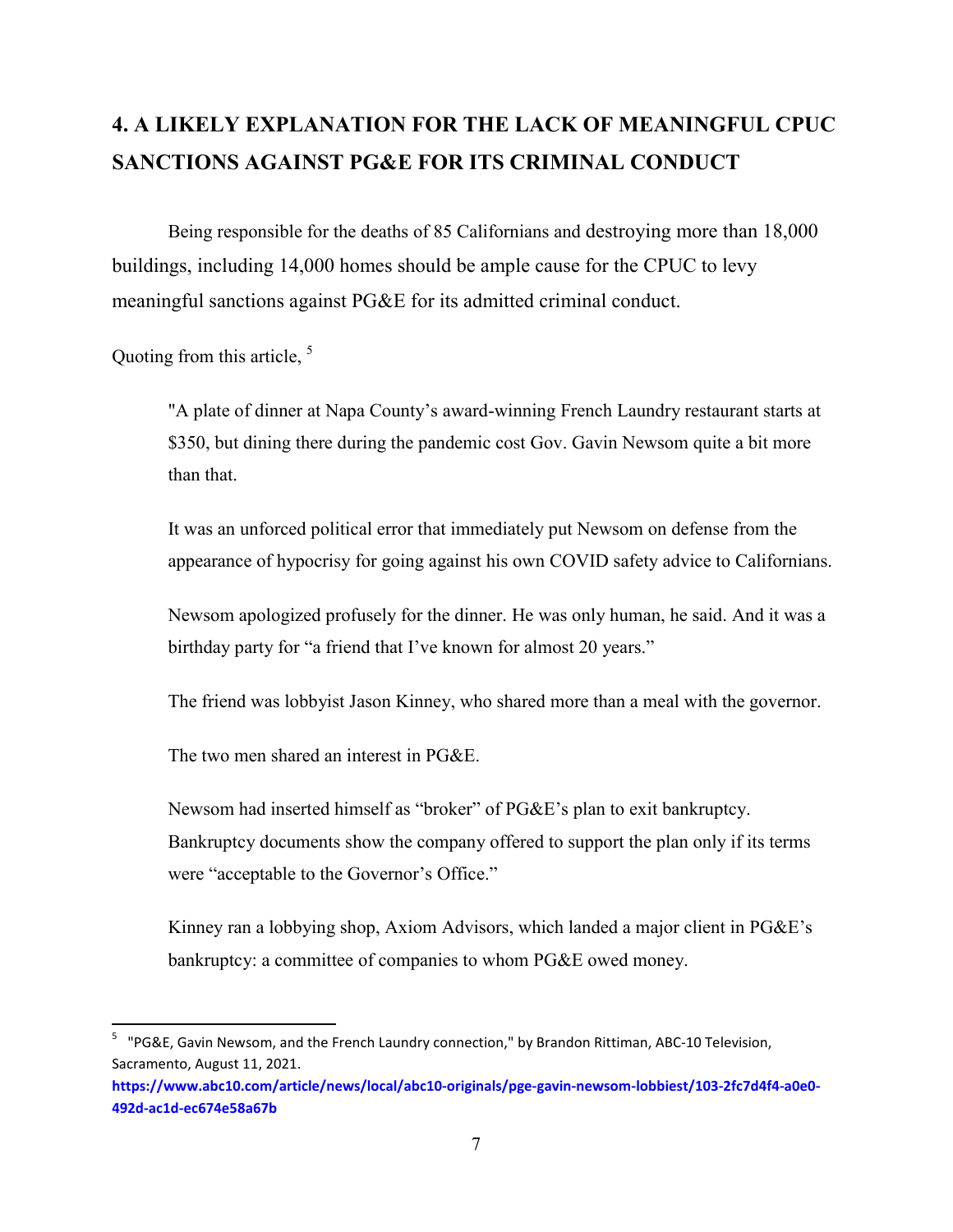They included obscure outfits like The Davey Tree Expert Company, but also major interests like Deutsche Bank, the IBEW 1245 union, and NextEra Energy Inc.

Axiom advisors said it "met periodically with the Governor's office" in a \$400,000 fee statement filed in bankruptcy court. Kinney was listed as performing 31.5 hours of billable work. (\$12,698.41 / hour)

The plan delivered for Kinney's clients. They got cash "paid in full" plus interest.

Axiom Advisors did not reply to a written request for comment on this story.

The deal was done four months before he and the governor sat down for their nowinfamous dinner.....

In the town of Paradise, Lawrence Graham prepares his meals inside of a small trailer he's called home since PG&E committed the felonies that burned his house down.

"All they care about is their bottom line," Graham said. "I understand business is business, but this is our lives they're messing with."....

Even though PG&E exited bankruptcy more than a year ago, the restitution money hasn't come.

That's because the bankruptcy plan approved by Gov. Newsom didn't pay PG&E's victims cash in full.

PG&E's bankruptcy rolled their restitution into a trust fund to settle civil damages for more than a dozen other PG&E wildfires, some of whom have been waiting for payment since 2015.

In Paradise, fire victims lost not only their homes and livelihoods: They lost their community. Paradise will take years to be reborn.

"They're helping each other get ahead and stepping on us to get there," Graham said.....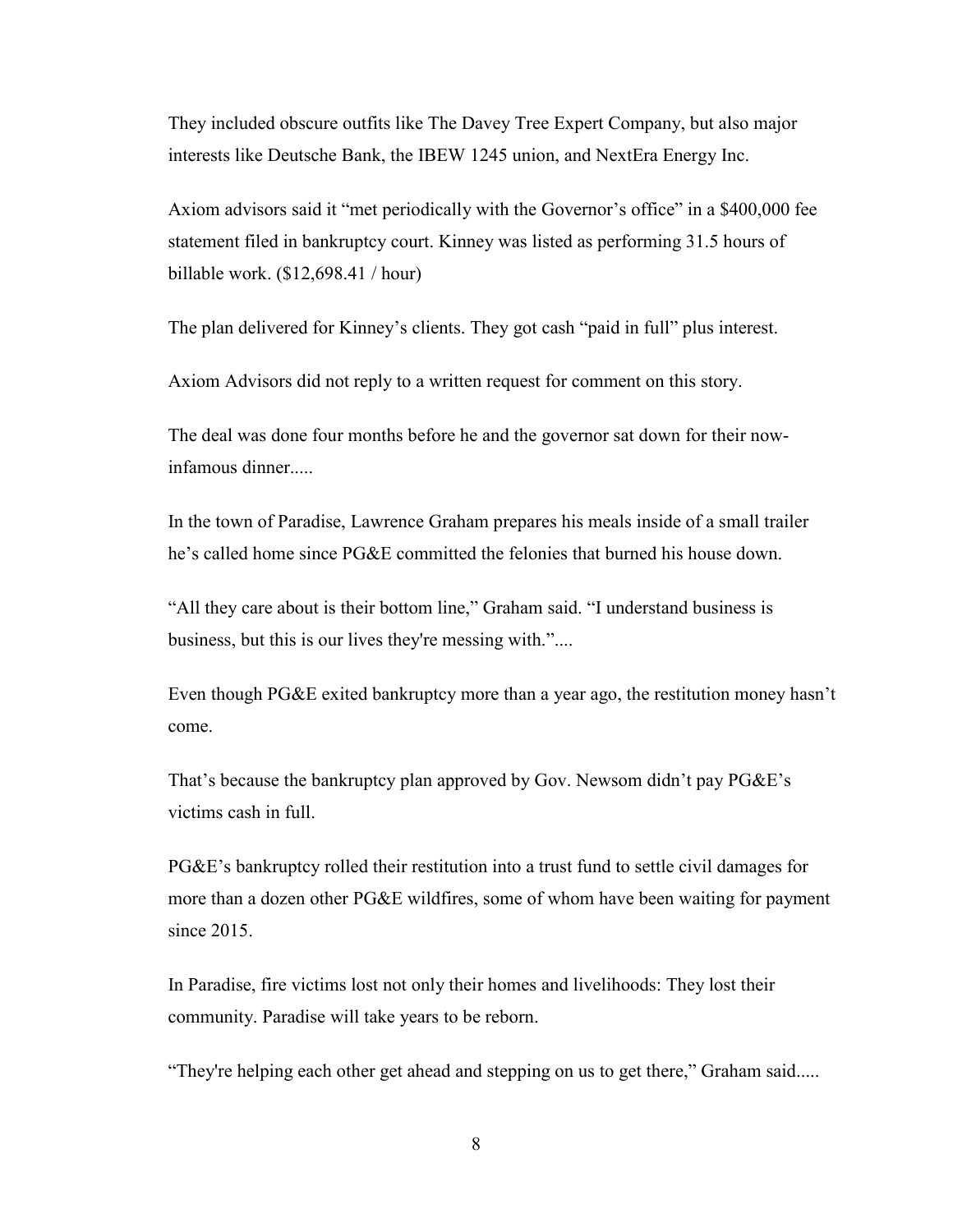At the beginning of 2021 wildfire season in June, thousands of PG&E fire victims watched the retired judge in charge of paying them deliver a stern message on their phone and computer screens:

"It's important for you to want PG&E to do well," the voice told them.

The message came from retired state appellate court judge John Trotter, who earns \$1,500 an hour from the victims' settlement to manage their money.

It's a shocking thing to tell 70,000 people whose homes and loved ones PG&E incinerated.

He said it for a reason: "half" of the victims' \$13.5 billion settlement was supposed to come from holding and selling shares of PG&E stock.

Trotter declined to be interviewed for this series, but has cited federal tax concerns as a reason for delays in selling PG&E stock shares to obtain cash for victim payments.

Asked whether fire victims will ever be made whole in an interview that aired in August on public radio station KQED  $(Q\omega)$  8min) he cut to the point: "They never will."

The Fire Victim Trust run by Trotter has paid out the first 30 percent of some claims and hopes to be able to pay out 50 percent by this fall, he told the station.

The victims were nearly \$2 billion short on stock value when Trotter made the video.

"You are 25 or 24 and a half percent owners of PG&E," Trotter said. "The story of the stock has not been a very good one. And that's in the face of a very buoyant stock market."

The stock has never been worth the \$6.75 billion victims were told by the bankruptcy court. They were warned that the value could go up or down, but on the day PG&E exited bankruptcy the victims would have needed the stock to go up another 56 percent to be made whole.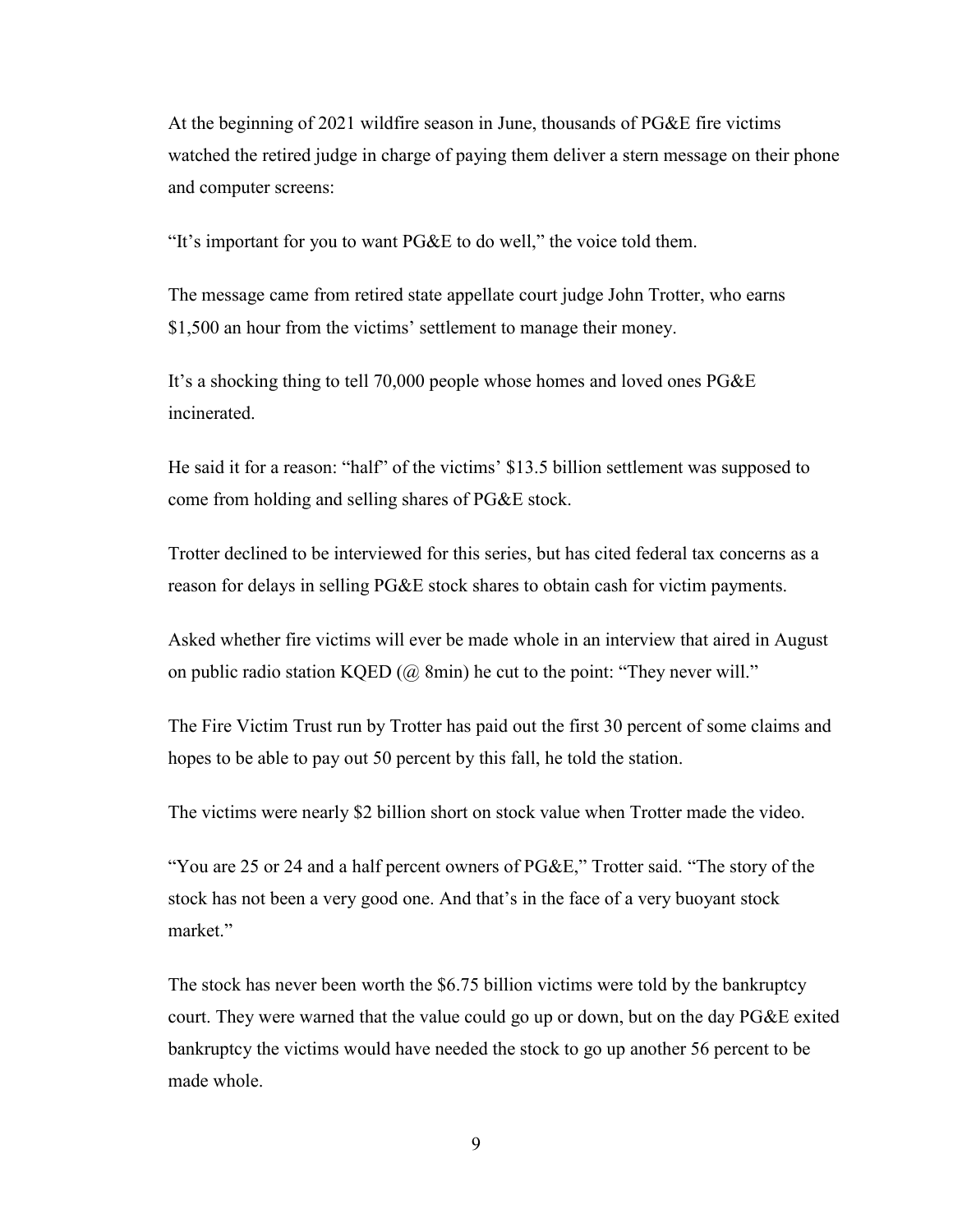The stock value plummeted even further the next month after PG&E admitted its power lines may have caused the massive Dixie Fire, which is still growing after burning more than 500,000 acres in the same region where the Camp Fire burned.

As the flames consumed the town of Greenville, attorneys who pushed for the plan struggled to make sense of Wall Street's lack of faith in the company, given that Gov. Newsom's office commissioned and then passed a law intended to ensure there was "no real financial danger to PG&E.".....

The official voting materials from the bankruptcy court told victims that the plan was the "fastest" way to be paid, pointing to a June 30, 2019 deadline in AB 1054, the state law that granted PG&E state safety certificates.

As first reported by ABC10, that law was authored by lawyers working for Gov. Gavin Newsom's office and the CPUC, consulting with investment bankers paid by the state.

A no vote, the bankruptcy court warned, would cause their payments to be "delayed" and possibly "reduced." Delays could take "months and perhaps years."

The victims voted for the plan. They voted to avoid delays.

They got delays anyway.....

"It's infuriating and disgusting. It causes you to lose faith in government," said Steve Bradley. "It's not like they fixed PG&E."

On the day he tried to save his Grandma Colleen, Bradley couldn't make it past the roadblocks into the town of Paradise.

He drove home that night, dejected, watching the flames burn the hill where his grandmother lived.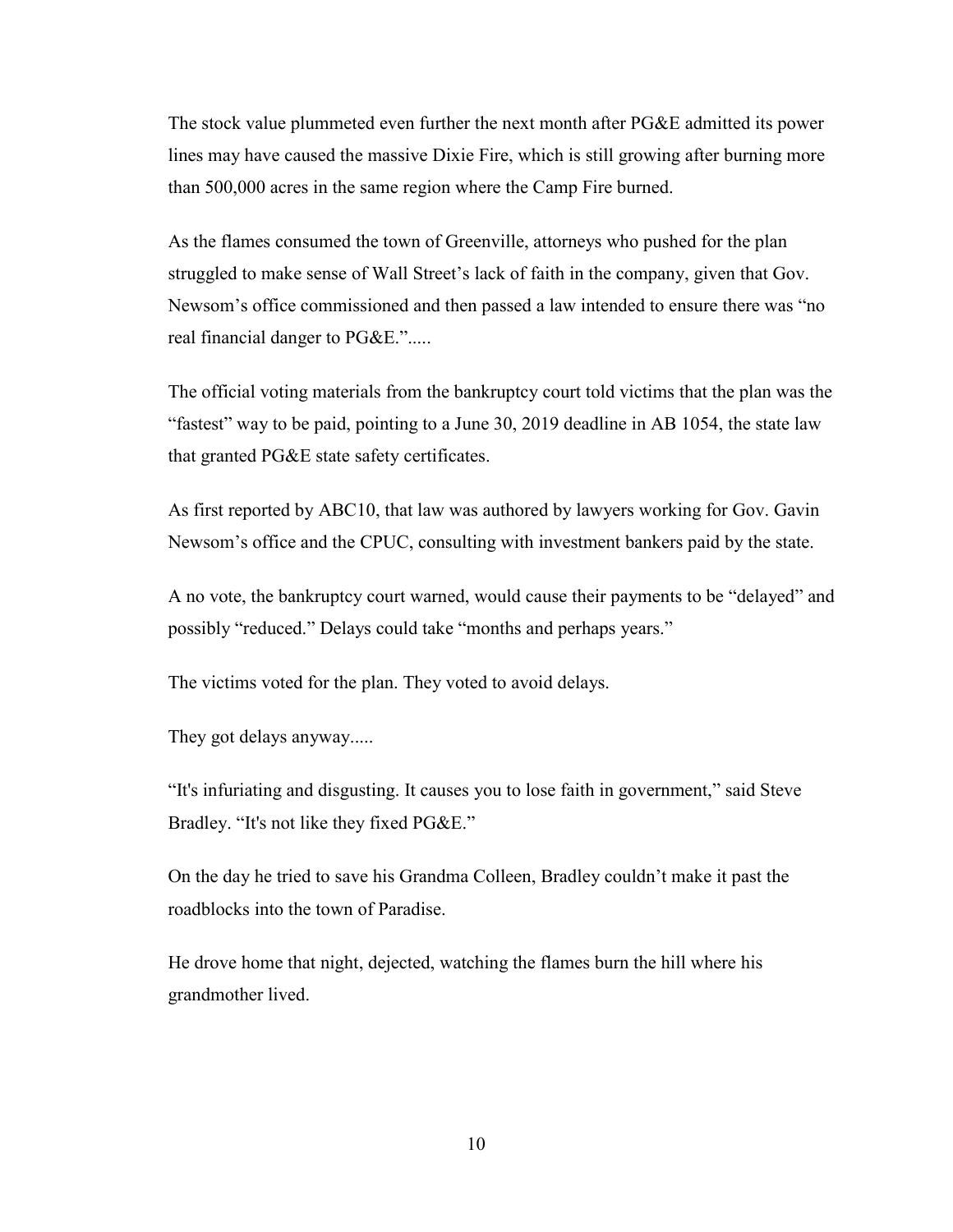"This is going to sound weird, but I feel more helpless now than I did back on the day of the fire," Bradly said. "I understand how fire works, but I don't understand why this is allowed."

A summary of the above news article could be that it serves as an example of how entities making large politically-connected expenditures obtain their desired outcomes with Sacramento. This bodes poorly for communities of color that bear disproportionately harmful impacts from California's energy policies that appear primarily designed to benefit deep-pocketed special interests.

## **5. LATE-BREAKING DEVELOPMENTS REGARDING PG&E'S CULPABILITY IN THE CAMP FIRE**

Quoting from the November 8, 2021 news article: <sup>6</sup>

Marc Noel and his team made history when they convicted PG&E of the deadliest homicide ever committed by a corporation on U.S. soil, but it doesn't always feel like an accomplishment.

"They're not learning from their history, and that's why they keep repeating it," Noel said of PG&E. "We had hoped that the job we did in the Camp Fire would cause that to change. And apparently it hasn't."

PG&E pleaded guilty to the Camp Fire charges Noel developed: 84 felony counts of involuntary manslaughter and one felony for sparking the fire through reckless, criminally negligent behavior.

Since then, Noel does see PG&E changing. But not in the way he'd like.

 $^6$  "Secrets of the Camp Fire: 3 years later, exposing evidence of PG&E's crimes"

ABC10 obtained 1,500 pieces of photo and video evidence used to convict PG&E of 85 felonies in the Camp Fire, but thousands of pages remain sealed by court order.

by Brandon Rittiman, ABC-10 Sacramento, November 8, 2021.

**https://www.abc10.com/article/news/local/wildfire/camp-fire-evidence-of-pge-crimes/103-1a46d20d-9891- 4043-a474-944a8b97d9f2**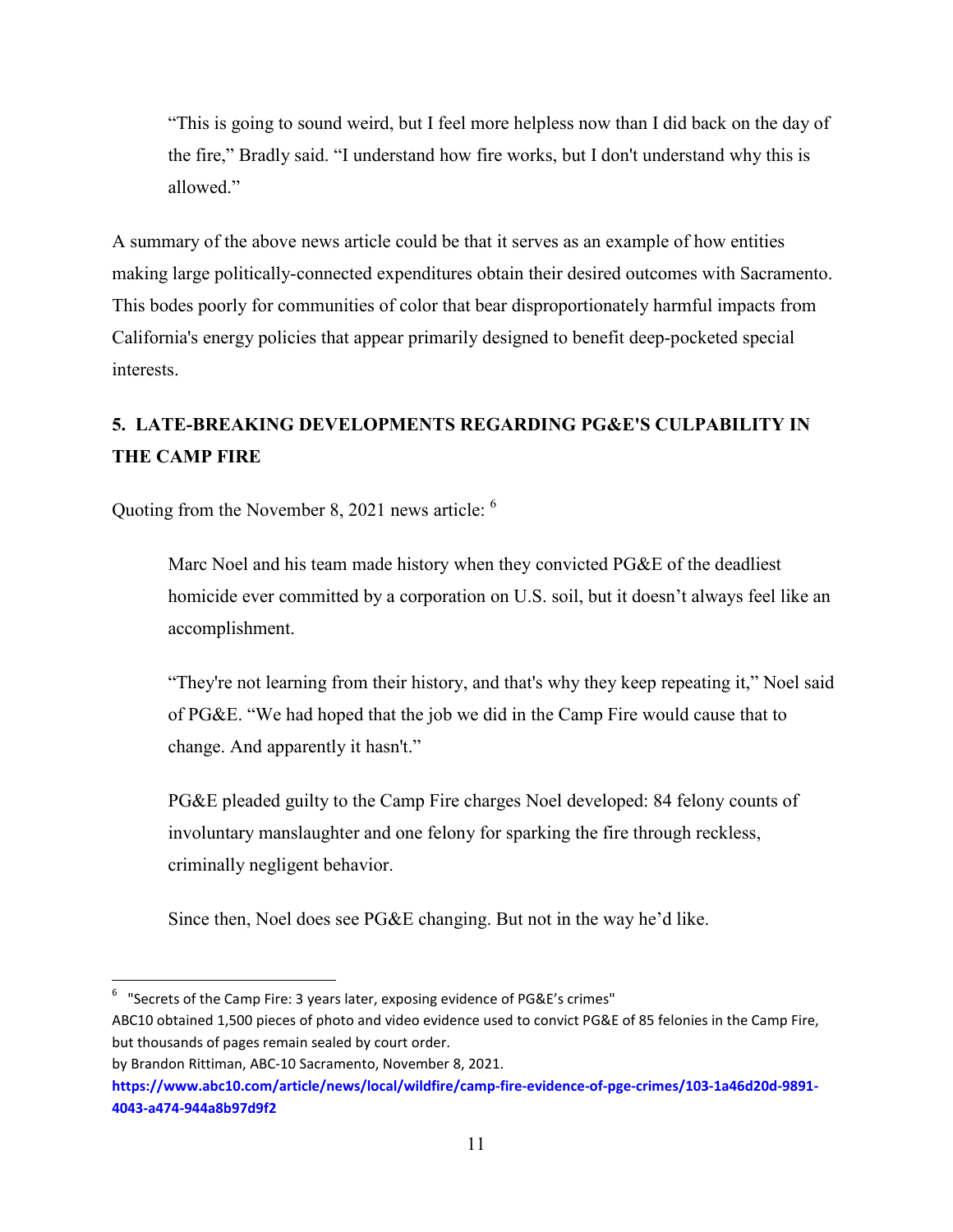"[PG&E] is not so much learning how to do things safer," Noel said. "That would be the hope. But instead, what they're learning is how better to bury their crimes."

Three years after the Camp Fire, Noel is already investigating PG&E again. The company's power lines are suspected of sparking the 963,000-acre Dixie Fire this July.....

The Dixie Fire isn't an isolated incident.

Since the Camp Fire, PG&E has been charged with felonies in the 2019 Kincade Fire, and it's been charged with four felony manslaughter counts in the 2020 Zogg Fire.

As the PG&E-linked disasters continued, California's state government accommodated PG&E's return to profit. ABC10's FIRE - POWER - MONEY investigation revealed that Gov. Gavin Newsom's office crafted a state law to prop up PG&E's finances, supported a bankruptcy plan that prioritized business clients of the governor's close friends over PG&E's fire victims, and exerted control over PG&E's independent state regulators.....

PHOTO CAPTION: Lead Camp Fire prosecutor Marc Noel (left) and Butte County District Attorney Mike Ramsey (right) pose with the 7,000-page transcript of the criminal case against PG&E for the 2018 Camp Fire. The records, which come from an investigatory grand jury that took testimony over the course of a year, remain under seal due to a court order in a lawsuit funded by PG&E in the wake of the Camp Fire convictions. PG&E's century-old Caribou-Palermo transmission line was allowed to wear down until it broke in a windstorm, resulting 85 felony convictions in the deadliest homicide ever committed by a corporation on U.S. soil.....

PG&E admitted to funding the lawsuit, calling it a wildfire-related expense and insisting in a statement that "there is no new fact or understanding to be gained from having the names of the employees included in the transcripts."

In an ironic twist for a case arguing for the redaction of names, the attorneys failed to properly black out the names of the 22 PG&E workers they represent....

12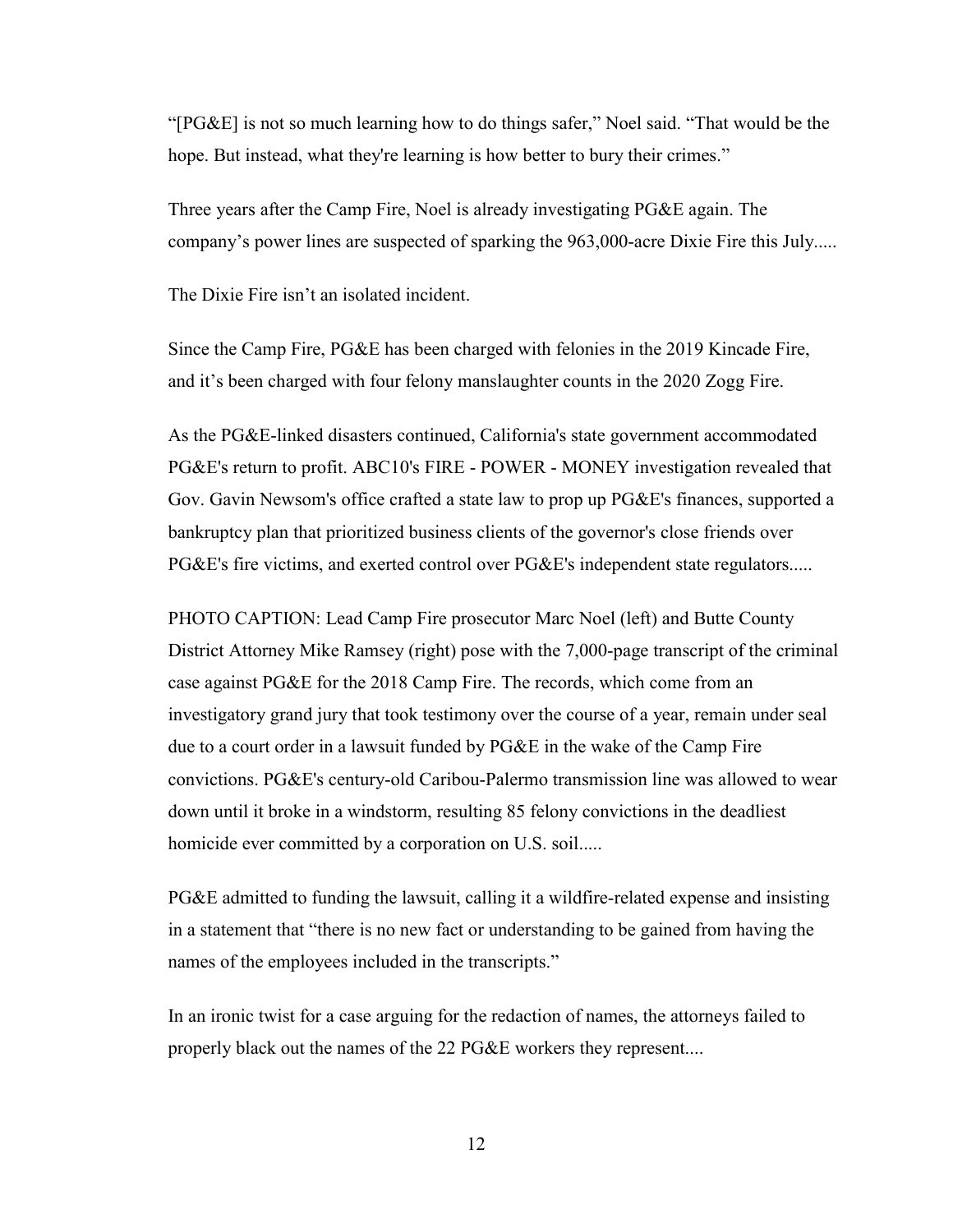The list of names proves the attorneys' claim that the workers are "low- and mid- level employees" is false.

Two of the employees, Dave Gabbard and Raymond Thierry, appear on PG&E's own 2017 list of "high-level" employees, filed on the docket in PG&E's federal criminal case for the deadly 2010 San Bruno gas explosion.

Gabbard is PG&E Senior Director of Transmission Asset Management and has appeared publicly in PG&E corporate video.

Thierry is PG&E's Director of Gas Distribution Integrity Management, one of several gas division employees that Camp Fire prosecutors used to draw parallels between the San Bruno case and Paradise....

Many of the other PG&E workers suing for anonymity maintain public profiles online which disclose that they work for PG&E.

The LinkedIn profile of one finance office worker boasts that he reduced PG&E's expenses on "maintenance work" by \$2.8 million in the years before the Camp Fire.....

The truth, according to prosecutors, is much simpler: a powerful California corporation cut back so severely on maintenance that it was criminal and then took steps to keep any individuals in the company from being held liable for the crimes.

The prosecutors hope the appeals court will soon let you read the truth as told by PG&E's own people.

They argue the public and the people burned out by PG&E's crimes have a right to know.

"Such secrets would be corrosive to a free society," Ramsey said.